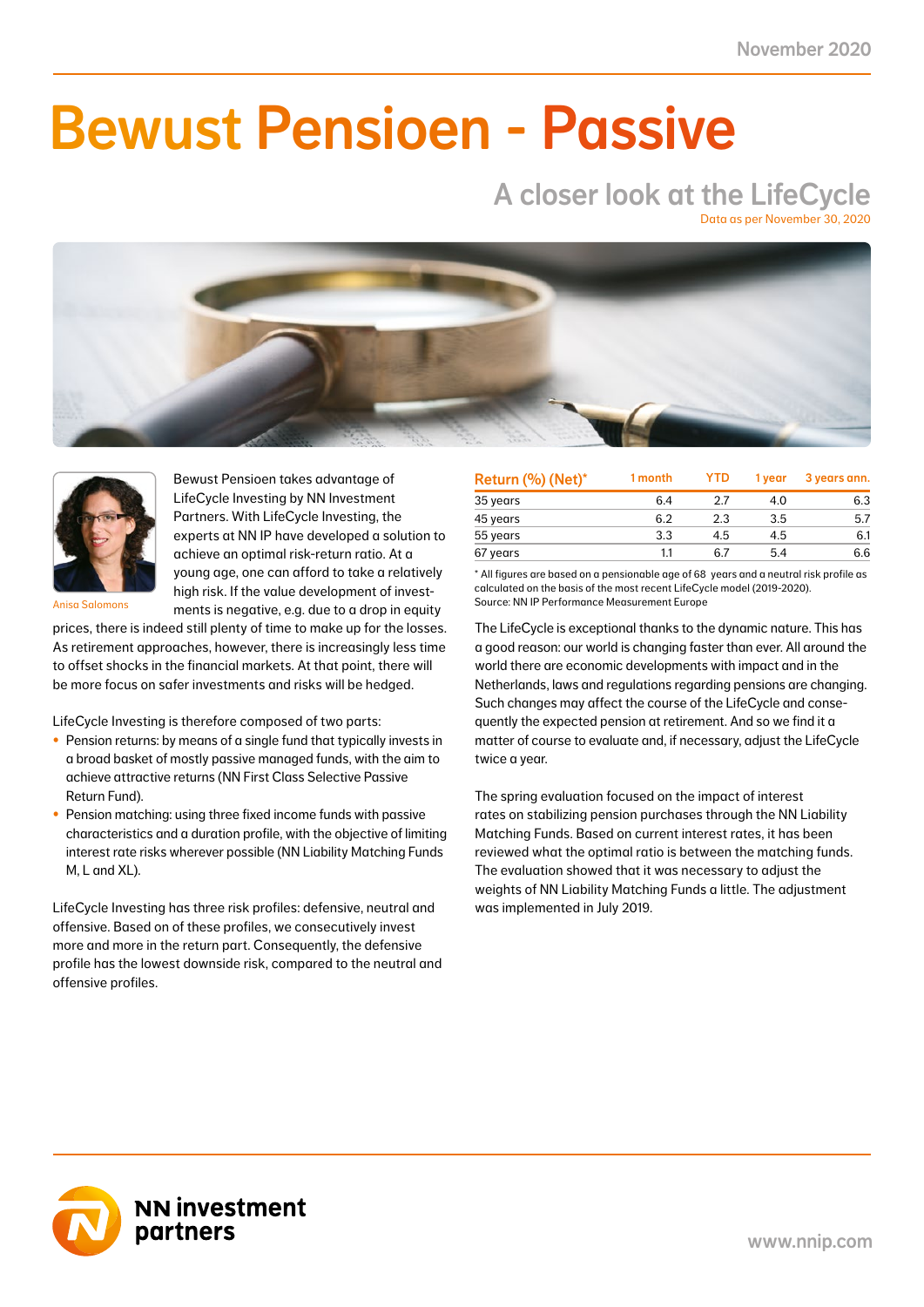### Bewust Pensioen - Passive (Defensive risk profile)

| 35 years old<br>Net Return %                 | 1 month | 1 month<br><b>Return Contribution</b> | Year to date<br>Return | Year to date<br><b>Contribution</b> | 1 year | 1 year | 3 years | 3 years | 3 years | 3 years<br>Return Contribution Return (ann) Contribution (ann) Return (cum) Contribution (cum) | Weight* |
|----------------------------------------------|---------|---------------------------------------|------------------------|-------------------------------------|--------|--------|---------|---------|---------|------------------------------------------------------------------------------------------------|---------|
| <b>Pension Returns</b>                       |         |                                       |                        |                                     |        |        |         |         |         |                                                                                                |         |
| NN First Class Selective Passive Return Fund | 7.4     | 5.7                                   | 1.6                    | 1.3                                 | 3.3    | 2.6    | 5.7     | 4.7     | 18.1    | 15.0                                                                                           | 80.0    |
| <b>Pension Matching</b>                      |         |                                       |                        |                                     |        |        |         |         |         |                                                                                                |         |
| NN Liability Matching Fund M                 | $-0.1$  | 0.0                                   | 1.3                    | 0.1                                 | 0.8    | 0.1    |         | 0.1     | 3.4     | 0.4                                                                                            | 11.0    |
| NN Liability Matching Fund L                 | $-0.6$  | 0.0                                   | 12.8                   | 0.0                                 | 9.4    | 0.0    | 11.4    | 0.0     | 38.4    | 0.0                                                                                            | 0.0     |
| NN Liability Matching Fund XL                | $-1.8$  | $-0.2$                                | 27.8                   | 2.5                                 | 20.3   | 2.0    | 24.0    | 2.2     | 90.8    | 7.0                                                                                            | 9.0     |
| <b>TOTAL</b>                                 |         | 5.5                                   |                        | 3.9                                 |        | 4.7    |         | 7.0     |         | 22.4                                                                                           | 100%    |

| <b>Bewust Pensioen - Passive (Defensive risk profile)</b>                                                                                                                                                                                                                                               |                  |                                       |                                |                                            |             |            |              |            |              | Data as per November 30, 2020                                                                  |             |
|---------------------------------------------------------------------------------------------------------------------------------------------------------------------------------------------------------------------------------------------------------------------------------------------------------|------------------|---------------------------------------|--------------------------------|--------------------------------------------|-------------|------------|--------------|------------|--------------|------------------------------------------------------------------------------------------------|-------------|
| 35 years old<br>Net Return %                                                                                                                                                                                                                                                                            | 1 month          | <b>Return Contribution</b>            | 1 month Year to date<br>Return | <b>Year to date</b><br><b>Contribution</b> | 1 year      | 1 year     | 3 years      | 3 years    | 3 years      | 3 years<br>Return Contribution Return (ann) Contribution (ann) Return (cum) Contribution (cum) | Weight'     |
| <b>Pension Returns</b>                                                                                                                                                                                                                                                                                  |                  |                                       |                                |                                            |             |            |              |            |              |                                                                                                |             |
| NN First Class Selective Passive Return Fund                                                                                                                                                                                                                                                            | 7.4              | 5.7                                   | 1.6                            | 1.3                                        | 3.3         | 2.6        | 5.7          | 4.7        | 18.1         | 15.0                                                                                           | 80.0        |
| <b>Pension Matching</b>                                                                                                                                                                                                                                                                                 |                  |                                       |                                |                                            |             | 0.1        |              |            |              |                                                                                                |             |
| NN Liability Matching Fund M<br>NN Liability Matching Fund L                                                                                                                                                                                                                                            | $-0.1$<br>$-0.6$ | 0.0<br>0.0                            | 1.3<br>12.8                    | 0.1<br>0.0                                 | 0.8<br>9.4  | 0.0        | 1.1<br>11.4  | 0.1<br>0.0 | 3.4<br>38.4  | 0.4<br>0.0                                                                                     | 11.0<br>0.0 |
| NN Liability Matching Fund XL                                                                                                                                                                                                                                                                           | $-1.8$           | $-0.2$                                | 27.8                           | 2.5                                        | 20.3        | 2.0        | 24.0         | 2.2        | 90.8         | 7.0                                                                                            | 9.0         |
| TOTAL                                                                                                                                                                                                                                                                                                   |                  | 5.5                                   |                                | 3.9                                        |             | 4.7        |              | 7.0        |              | 22.4                                                                                           | 100%        |
| 45 years old                                                                                                                                                                                                                                                                                            | 1 month          | 1 month                               | <b>Year to date</b>            | <b>Year to date</b>                        |             |            |              |            |              |                                                                                                |             |
| Net Return %                                                                                                                                                                                                                                                                                            |                  | <b>Return Contribution</b>            | Return                         | <b>Contribution</b>                        | 1 year      | 1 year     | 3 years      | 3 years    | 3 years      | 3 years<br>Return Contribution Return (ann) Contribution (ann) Return (cum) Contribution (cum) | Weight'     |
| <b>Pension Returns</b>                                                                                                                                                                                                                                                                                  |                  |                                       |                                |                                            |             |            |              |            |              |                                                                                                |             |
| NN First Class Selective Passive Return Fund                                                                                                                                                                                                                                                            | 7.4              | 5.4                                   | 1.6                            | 1.2                                        | 3.3         | 2.5        | 5.7          | 4.4        | 18.1         | 13.9                                                                                           | 75.0        |
| <b>Pension Matching</b>                                                                                                                                                                                                                                                                                 |                  |                                       |                                |                                            |             |            |              |            |              |                                                                                                |             |
| NN Liability Matching Fund M                                                                                                                                                                                                                                                                            | $-0.1$           | 0.0                                   | 1.3                            | 0.2                                        | 0.8         | 0.1<br>0.0 | 1.1          | 0.2        | 3.4          | 0.6                                                                                            | 19.0        |
| NN Liability Matching Fund L<br>NN Liability Matching Fund XL                                                                                                                                                                                                                                           | $-0.6$<br>$-1.8$ | 0.0<br>$-0.2$                         | 12.8<br>27.8                   | 0.0<br>1.8                                 | 9.4<br>20.3 | 1.4        | 11.4<br>24.0 | 0.0<br>1.5 | 38.4<br>90.8 | 0.0<br>4.9                                                                                     | 0.0<br>7.0  |
| TOTAL                                                                                                                                                                                                                                                                                                   |                  | 5.2                                   |                                | 3.2                                        |             | 4.0        |              | 6.1        |              | 19.4                                                                                           | 100%        |
|                                                                                                                                                                                                                                                                                                         |                  |                                       |                                |                                            |             |            |              |            |              |                                                                                                |             |
| 55 years old<br>Net Return %                                                                                                                                                                                                                                                                            | 1 month          | 1 month<br><b>Return Contribution</b> | <b>Year to date</b><br>Return  | <b>Year to date</b><br><b>Contribution</b> | 1 year      | 1 year     | 3 years      | 3 years    | 3 years      | 3 years<br>Return Contribution Return (ann) Contribution (ann) Return (cum) Contribution (cum) | Weight*     |
| <b>Pension Returns</b>                                                                                                                                                                                                                                                                                  |                  |                                       |                                |                                            |             |            |              |            |              |                                                                                                |             |
| NN First Class Selective Passive Return Fund                                                                                                                                                                                                                                                            | 7.4              | 2.9                                   | 1.6                            | 0.7                                        | 3.3         | 1.4        | 5.7          | 2.3        | 18.1         | 7.5                                                                                            | 41.0        |
| <b>Pension Matching</b>                                                                                                                                                                                                                                                                                 |                  |                                       |                                |                                            |             |            |              |            |              |                                                                                                |             |
| NN Liability Matching Fund M                                                                                                                                                                                                                                                                            | $-0.1$           | 0.0                                   | 1.3                            | 0.5                                        | 0.8         | 0.3        | 1.1          | 0.4        | 3.4          | 1.4                                                                                            | 38.0        |
| NN Liability Matching Fund L                                                                                                                                                                                                                                                                            | $-0.6$           | $-0.1$                                | 12.8                           | 1.2                                        | 9.4         | 0.9        | 11.4         | 1.1        | 38.4         | 3.6                                                                                            | 10.0        |
| NN Liability Matching Fund XL                                                                                                                                                                                                                                                                           | $-1.8$           | $-0.2$                                | 27.8                           | 3.0                                        | 20.3        | 2.3        | 24.0         | 2.5        | 90.8         | 8.2                                                                                            | 11.0        |
| TOTAL                                                                                                                                                                                                                                                                                                   |                  | 2.5                                   |                                | 5.4                                        |             | 4.9        |              | 6.5        |              | 20.7                                                                                           | 100%        |
| 67 years old                                                                                                                                                                                                                                                                                            | 1 month          | 1 month                               | <b>Year to date</b>            | <b>Year to date</b>                        | 1 year      | 1 year     | 3 years      | 3 years    | 3 years      | 3 years                                                                                        |             |
| Net Return %                                                                                                                                                                                                                                                                                            |                  | <b>Return Contribution</b>            | Return                         | <b>Contribution</b>                        |             |            |              |            |              | Return Contribution Return (ann) Contribution (ann) Return (cum) Contribution (cum)            | Weight'     |
| <b>Pension Returns</b>                                                                                                                                                                                                                                                                                  |                  |                                       |                                |                                            |             |            |              |            |              |                                                                                                |             |
| NN First Class Selective Passive Return Fund                                                                                                                                                                                                                                                            | 7.4              | 1.4                                   | 1.6                            | 0.3                                        | 3.3         | 0.7        | 5.7          | 1.1        | 18.1         | 3.6                                                                                            | 20.0        |
| <b>Pension Matching</b><br>NN Liability Matching Fund M                                                                                                                                                                                                                                                 | $-0.1$           | 0.0                                   | 1.3                            | 0.4                                        | 0.8         | 0.3        | 1.1          | 0.4        | 3.4          | 1.4                                                                                            | 33.0        |
| NN Liability Matching Fund L                                                                                                                                                                                                                                                                            | $-0.6$           | $-0.3$                                | 12.8                           | 5.9                                        | 9.4         | 4.4        | 11.4         | 5.0        | 38.4         | 16.1                                                                                           | 47.0        |
| NN Liability Matching Fund XL                                                                                                                                                                                                                                                                           | $-1.8$           | 0.0                                   | 27.8                           | 0.0                                        | 20.3        | 0.0        | 24.0         | 0.0        | 90.8         | 0.0                                                                                            | 0.0         |
| <b>TOTAL</b>                                                                                                                                                                                                                                                                                            |                  | 1.1                                   |                                | 6.7                                        |             | 5.4        |              | 6.6        |              | 21.1                                                                                           | 100%        |
| This means that the returns shown in the column 'year to date contribution' cannot exactly be derived from this report.<br>The contribution is the contribution to the total net return based on the current weights in the LifeCycle model (2019-2020)<br>Source: NN IP Performance Measurement Europe |                  |                                       |                                |                                            |             |            |              |            |              |                                                                                                |             |
| <b>NN investment</b><br>partners                                                                                                                                                                                                                                                                        |                  |                                       |                                |                                            |             |            |              |            |              |                                                                                                |             |

| 55 years old                                 | 1 month | 1 month                    | Year to date  | Year to date        | 1 year | l year | 3 years | 3 years | 3 years | 3 years                                                                             |         |
|----------------------------------------------|---------|----------------------------|---------------|---------------------|--------|--------|---------|---------|---------|-------------------------------------------------------------------------------------|---------|
| <b>Net Return %</b>                          |         | <b>Return Contribution</b> | <b>Return</b> | <b>Contribution</b> |        |        |         |         |         | Return Contribution Return (ann) Contribution (ann) Return (cum) Contribution (cum) | Weight* |
| <b>Pension Returns</b>                       |         |                            |               |                     |        |        |         |         |         |                                                                                     |         |
| NN First Class Selective Passive Return Fund | 7.4     | 2.9                        | 1.6           | 0.7                 | 3.3    | 1.4    | 5.7     | 2.3     | 18.1    | 7.5                                                                                 | 41.0    |
| <b>Pension Matching</b>                      |         |                            |               |                     |        |        |         |         |         |                                                                                     |         |
| NN Liability Matching Fund M                 | $-0.1$  | 0.0                        | 1.3           | 0.5                 | 0.8    | 0.3    | 1.1     | 0.4     | 3.4     | 1.4                                                                                 | 38.0    |
| NN Liability Matching Fund L                 | $-0.6$  | $-0.1$                     | 12.8          | 1.2                 | 9.4    | 0.9    | 11.4    | 1.1     | 38.4    | 3.6                                                                                 | 10.0    |
| NN Liability Matching Fund XL                | $-1.8$  | $-0.2$                     | 27.8          | 3.0                 | 20.3   | 2.3    | 24.0    | 2.5     | 90.8    | 8.2                                                                                 | 11.0    |
| <b>TOTAL</b>                                 |         | 2.5                        |               | 5.4                 |        | 4.9    |         | 6.5     |         | 20.7                                                                                | 100%    |

| 67 years old                                 | 1 month | 1 month                    | <b>Year to date</b> | Year to date        | 1 year | 1 year | 3 years | 3 years | 3 years | 3 years                                                                             |         |
|----------------------------------------------|---------|----------------------------|---------------------|---------------------|--------|--------|---------|---------|---------|-------------------------------------------------------------------------------------|---------|
| Net Return %                                 |         | <b>Return Contribution</b> | Return              | <b>Contribution</b> |        |        |         |         |         | Return Contribution Return (ann) Contribution (ann) Return (cum) Contribution (cum) | Weight* |
| <b>Pension Returns</b>                       |         |                            |                     |                     |        |        |         |         |         |                                                                                     |         |
| NN First Class Selective Passive Return Fund | 7.4     | 1.4                        | 1.6                 | 0.3                 | 3.3    | 0.7    | 5.7     |         | 18.1    | 3.6                                                                                 | 20.0    |
| <b>Pension Matching</b>                      |         |                            |                     |                     |        |        |         |         |         |                                                                                     |         |
| NN Liability Matching Fund M                 | $-0.1$  | 0.0                        | 1.3                 | 0.4                 | 0.8    | 0.3    | 1.1     | 0.4     | 3.4     | 1.4                                                                                 | 33.0    |
| NN Liability Matching Fund L                 | $-0.6$  | $-0.3$                     | 12.8                | 5.9                 | 9.4    | 4.4    | 11.4    | 5.0     | 38.4    | 16.1                                                                                | 47.0    |
| NN Liability Matching Fund XL                | $-1.8$  | 0.0                        | 27.8                | 0.0                 | 20.3   | 0.0    | 24.0    | 0.0     | 90.8    | 0.0                                                                                 | 0.0     |
| <b>TOTAL</b>                                 |         | 1.1                        |                     | 6.7                 |        | 5.4    |         | 6.6     |         | 21.1                                                                                | 100%    |

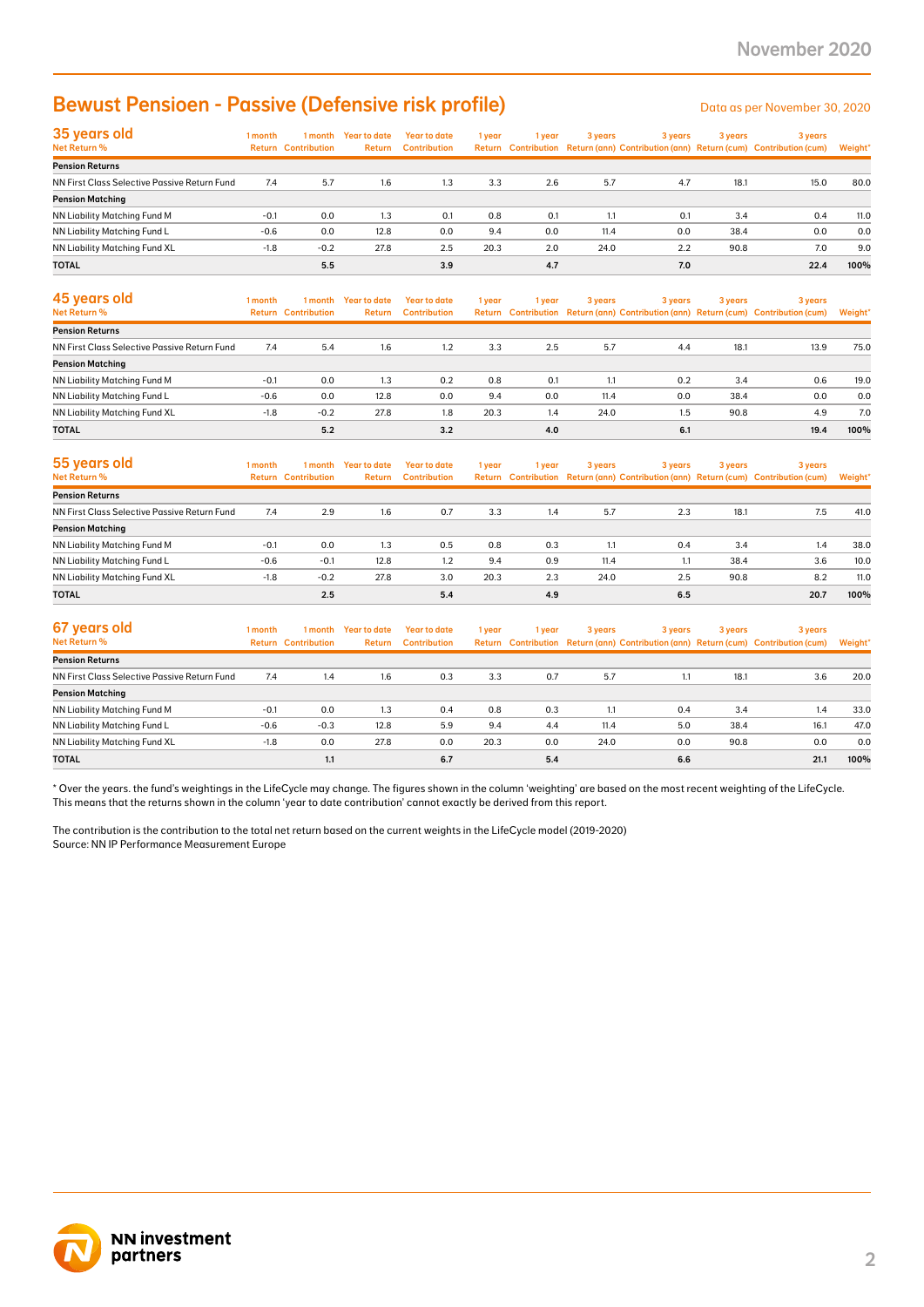### Bewust Pensioen - Passive (Neutral risk profile) Data as per November 30, 2020

| 35 years old                                 | 1 month | 1 month                    | Year to date | Year to date        | 1 year | 1 year | 3 years | 3 years | 3 years | 3 years                                                                             |         |
|----------------------------------------------|---------|----------------------------|--------------|---------------------|--------|--------|---------|---------|---------|-------------------------------------------------------------------------------------|---------|
| Net Return %                                 |         | <b>Return Contribution</b> | Return       | <b>Contribution</b> |        |        |         |         |         | Return Contribution Return (ann) Contribution (ann) Return (cum) Contribution (cum) | Weight* |
| <b>Pension Returns</b>                       |         |                            |              |                     |        |        |         |         |         |                                                                                     |         |
| NN First Class Selective Passive Return Fund | 7.4     | 6.6                        | 1.6          | 1.4                 | 3.3    | 2.9    | 5.7     | 5.2     | 18.1    | 16.7                                                                                | 90.0    |
| <b>Pension Matching</b>                      |         |                            |              |                     |        |        |         |         |         |                                                                                     |         |
| NN Liability Matching Fund M                 | $-0.1$  | 0.0                        | 1.3          | 0.1                 | 0.8    | 0.0    |         | 0.1     | 3.4     | 0.2                                                                                 | 5.0     |
| NN Liability Matching Fund L                 | $-0.6$  | 0.0                        | 12.8         | 0.0                 | 9.4    | 0.0    | 11.4    | 0.0     | 38.4    | 0.0                                                                                 | 0.0     |
| NN Liability Matching Fund XL                | $-1.8$  | $-0.1$                     | 27.8         | 1.3                 | 20.3   | 1.0    | 24.0    | 1.1     | 90.8    | 3.4                                                                                 | 5.0     |
| <b>TOTAL</b>                                 |         | 6.4                        |              | 2.7                 |        | 4.0    |         | 6.3     |         | 20.2                                                                                | 100%    |

| <b>Bewust Pensioen - Passive (Neutral risk profile)</b>                                                                                                                                                                                                                                                       |         |                                       |                                      |                                            |        |        |         |         |         | Data as per November 30, 2020                                                                  |                |
|---------------------------------------------------------------------------------------------------------------------------------------------------------------------------------------------------------------------------------------------------------------------------------------------------------------|---------|---------------------------------------|--------------------------------------|--------------------------------------------|--------|--------|---------|---------|---------|------------------------------------------------------------------------------------------------|----------------|
| 35 years old<br>Net Return %                                                                                                                                                                                                                                                                                  | 1 month | <b>Return Contribution</b>            | 1 month Year to date<br>Return       | <b>Year to date</b><br><b>Contribution</b> | 1 year | 1 year | 3 years | 3 years | 3 years | 3 years<br>Return Contribution Return (ann) Contribution (ann) Return (cum) Contribution (cum) | Weight'        |
| <b>Pension Returns</b>                                                                                                                                                                                                                                                                                        |         |                                       |                                      |                                            |        |        |         |         |         |                                                                                                |                |
| NN First Class Selective Passive Return Fund                                                                                                                                                                                                                                                                  | 7.4     | 6.6                                   | 1.6                                  | 1.4                                        | 3.3    | 2.9    | 5.7     | 5.2     | 18.1    | 16.7                                                                                           | 90.0           |
| <b>Pension Matching</b><br>NN Liability Matching Fund M                                                                                                                                                                                                                                                       | $-0.1$  | 0.0                                   | 1.3                                  | 0.1                                        | 0.8    | 0.0    | 1.1     | 0.1     | 3.4     | 0.2                                                                                            | 5.0            |
| NN Liability Matching Fund L                                                                                                                                                                                                                                                                                  | $-0.6$  | 0.0                                   | 12.8                                 | 0.0                                        | 9.4    | 0.0    | 11.4    | 0.0     | 38.4    | 0.0                                                                                            | 0.0            |
| NN Liability Matching Fund XL                                                                                                                                                                                                                                                                                 | $-1.8$  | $-0.1$                                | 27.8                                 | 1.3                                        | 20.3   | 1.0    | 24.0    | 1.1     | 90.8    | 3.4                                                                                            | 5.0            |
| TOTAL                                                                                                                                                                                                                                                                                                         |         | 6.4                                   |                                      | 2.7                                        |        | 4.0    |         | 6.3     |         | 20.2                                                                                           | 100%           |
| 45 years old<br>Net Return %                                                                                                                                                                                                                                                                                  | 1 month | 1 month<br><b>Return Contribution</b> | <b>Year to date</b><br><b>Return</b> | <b>Year to date</b><br><b>Contribution</b> | 1 year | 1 year | 3 years | 3 years | 3 years | 3 years<br>Return Contribution Return (ann) Contribution (ann) Return (cum) Contribution (cum) | <b>Weight'</b> |
| <b>Pension Returns</b>                                                                                                                                                                                                                                                                                        |         |                                       |                                      |                                            |        |        |         |         |         |                                                                                                |                |
| NN First Class Selective Passive Return Fund                                                                                                                                                                                                                                                                  | 7.4     | 6.2                                   | 1.6                                  | 1.3                                        | 3.3    | 2.8    | 5.7     | 4.9     | 18.1    | 15.6                                                                                           | 85.0           |
| <b>Pension Matching</b>                                                                                                                                                                                                                                                                                       |         |                                       |                                      |                                            |        |        |         |         |         |                                                                                                |                |
| NN Liability Matching Fund M                                                                                                                                                                                                                                                                                  | $-0.1$  | 0.0                                   | 1.3                                  | 0.1                                        | 0.8    | 0.1    | 1.1     | 0.1     | 3.4     | 0.4                                                                                            | 12.0           |
| NN Liability Matching Fund L                                                                                                                                                                                                                                                                                  | $-0.6$  | 0.0                                   | 12.8                                 | 0.0                                        | 9.4    | 0.0    | 11.4    | 0.0     | 38.4    | 0.0                                                                                            | 0.0            |
| NN Liability Matching Fund XL                                                                                                                                                                                                                                                                                 | $-1.8$  | $-0.1$                                | 27.8                                 | 0.8                                        | 20.3   | 0.6    | 24.0    | 0.7     | 90.8    | 2.2                                                                                            | 3.0            |
| TOTAL                                                                                                                                                                                                                                                                                                         |         | 6.2                                   |                                      | 2.3                                        |        | 3.5    |         | 5.7     |         | 18.1                                                                                           | 100%           |
| 55 years old<br><b>Net Return %</b>                                                                                                                                                                                                                                                                           | 1 month | 1 month<br><b>Return Contribution</b> | <b>Year to date</b><br>Return        | <b>Year to date</b><br><b>Contribution</b> | 1 year | 1 year | 3 years | 3 years | 3 years | 3 years<br>Return Contribution Return (ann) Contribution (ann) Return (cum) Contribution (cum) | <b>Weight</b>  |
| <b>Pension Returns</b>                                                                                                                                                                                                                                                                                        |         |                                       |                                      |                                            |        |        |         |         |         |                                                                                                |                |
| NN First Class Selective Passive Return Fund                                                                                                                                                                                                                                                                  | 7.4     | 3.5                                   | 1.6                                  | 0.8                                        | 3.3    | 1.6    | 5.7     | 2.9     | 18.1    | 9.1                                                                                            | 50.0           |
| <b>Pension Matching</b>                                                                                                                                                                                                                                                                                       |         |                                       |                                      |                                            |        |        |         |         |         |                                                                                                |                |
| NN Liability Matching Fund M                                                                                                                                                                                                                                                                                  | $-0.1$  | 0.0                                   | 1.3                                  | 0.4                                        | 0.8    | 0.3    | 1.1     | 0.4     | 3.4     | 1.2                                                                                            | 34.0           |
| NN Liability Matching Fund L                                                                                                                                                                                                                                                                                  | $-0.6$  | 0.0                                   | 12.8                                 | 1.0                                        | 9.4    | 0.7    | 11.4    | 0.9     | 38.4    | 2.9                                                                                            | 8.0            |
| NN Liability Matching Fund XL                                                                                                                                                                                                                                                                                 | $-1.8$  | $-0.2$                                | 27.8                                 | 2.3                                        | 20.3   | 1.8    | 24.0    | 1.9     | 90.8    | 6.2                                                                                            | 8.0            |
| <b>TOTAL</b>                                                                                                                                                                                                                                                                                                  |         | 3.3                                   |                                      | 4.5                                        |        | 4.5    |         | 6.1     |         | 19.4                                                                                           | 100%           |
| 67 years old<br>Net Return %                                                                                                                                                                                                                                                                                  | 1 month | 1 month<br><b>Return Contribution</b> | <b>Year to date</b><br>Return        | <b>Year to date</b><br><b>Contribution</b> | 1 year | 1 year | 3 years | 3 years | 3 years | 3 years<br>Return Contribution Return (ann) Contribution (ann) Return (cum) Contribution (cum) | Weight'        |
| <b>Pension Returns</b>                                                                                                                                                                                                                                                                                        |         |                                       |                                      |                                            |        |        |         |         |         |                                                                                                |                |
| NN First Class Selective Passive Return Fund                                                                                                                                                                                                                                                                  | 7.4     | 1.4                                   | 1.6                                  | 0.3                                        | 3.3    | 0.7    | 5.7     | 1.1     | 18.1    | 3.6                                                                                            | 20.0           |
| <b>Pension Matching</b>                                                                                                                                                                                                                                                                                       |         |                                       |                                      |                                            |        |        |         |         |         |                                                                                                |                |
| NN Liability Matching Fund M                                                                                                                                                                                                                                                                                  | $-0.1$  | 0.0                                   | 1.3                                  | 0.4                                        | 0.8    | 0.3    | 1.1     | 0.4     | 3.4     | 1.4                                                                                            | 33.0           |
| NN Liability Matching Fund L                                                                                                                                                                                                                                                                                  | $-0.6$  | $-0.3$                                | 12.8                                 | 5.9                                        | 9.4    | 4.4    | 11.4    | 5.0     | 38.4    | 16.1                                                                                           | 47.0           |
| NN Liability Matching Fund XL                                                                                                                                                                                                                                                                                 | $-1.8$  | 0.0                                   | 27.8                                 | 0.0                                        | 20.3   | 0.0    | 24.0    | 0.0     | 90.8    | 0.0                                                                                            | 0.0            |
| TOTAL<br>* Over the years. the fund's weightings in the LifeCycle may change. The figures shown in the column 'weighting' are based on the most recent weighting of the LifeCycle.<br>This means that the returns shown in the column 'year to date contribution' cannot exactly be derived from this report. |         | 1.1                                   |                                      | 6.7                                        |        | 5.4    |         | 6.6     |         | 21.1                                                                                           | 100%           |
| The contribution is the contribution to the total net return based on the current weights in the LifeCycle model (2019-2020)<br>Source: NN IP Performance Measurement Europe                                                                                                                                  |         |                                       |                                      |                                            |        |        |         |         |         |                                                                                                |                |
| <b>NN investment</b><br>partners                                                                                                                                                                                                                                                                              |         |                                       |                                      |                                            |        |        |         |         |         |                                                                                                |                |

| 55 years old                                 | 1 month | 1 month                    | Year to date | Year to date        | 1 year | 1 year | 3 years | 3 years | 3 years | 3 years                                                                             |         |
|----------------------------------------------|---------|----------------------------|--------------|---------------------|--------|--------|---------|---------|---------|-------------------------------------------------------------------------------------|---------|
| <b>Net Return %</b>                          |         | <b>Return Contribution</b> | Return       | <b>Contribution</b> |        |        |         |         |         | Return Contribution Return (ann) Contribution (ann) Return (cum) Contribution (cum) | Weight* |
| <b>Pension Returns</b>                       |         |                            |              |                     |        |        |         |         |         |                                                                                     |         |
| NN First Class Selective Passive Return Fund | 7.4     | 3.5                        | 1.6          | 0.8                 | 3.3    | 1.6    | 5.7     | 2.9     | 18.1    | 9.1                                                                                 | 50.0    |
| <b>Pension Matching</b>                      |         |                            |              |                     |        |        |         |         |         |                                                                                     |         |
| NN Liability Matching Fund M                 | $-0.1$  | 0.0                        | 1.3          | 0.4                 | 0.8    | 0.3    | 1.1     | 0.4     | 3.4     | 1.2                                                                                 | 34.0    |
| NN Liability Matching Fund L                 | $-0.6$  | 0.0                        | 12.8         | 1.0                 | 9.4    | 0.7    | 11.4    | 0.9     | 38.4    | 2.9                                                                                 | 8.0     |
| NN Liability Matching Fund XL                | $-1.8$  | $-0.2$                     | 27.8         | 2.3                 | 20.3   | 1.8    | 24.0    | 1.9     | 90.8    | 6.2                                                                                 | 8.0     |
| <b>TOTAL</b>                                 |         | 3.3                        |              | 4.5                 |        | 4.5    |         | 6.1     |         | 19.4                                                                                | 100%    |

| 67 years old                                 | 1 month | 1 month                    | <b>Year to date</b> | Year to date        | 1 year | 1 year | 3 years | 3 years | 3 years | 3 years                                                                             |         |
|----------------------------------------------|---------|----------------------------|---------------------|---------------------|--------|--------|---------|---------|---------|-------------------------------------------------------------------------------------|---------|
| Net Return %                                 |         | <b>Return Contribution</b> | Return              | <b>Contribution</b> |        |        |         |         |         | Return Contribution Return (ann) Contribution (ann) Return (cum) Contribution (cum) | Weight* |
| <b>Pension Returns</b>                       |         |                            |                     |                     |        |        |         |         |         |                                                                                     |         |
| NN First Class Selective Passive Return Fund | 7.4     | 1.4                        | 1.6                 | 0.3                 | 3.3    | 0.7    | 5.7     |         | 18.1    | 3.6                                                                                 | 20.0    |
| <b>Pension Matching</b>                      |         |                            |                     |                     |        |        |         |         |         |                                                                                     |         |
| NN Liability Matching Fund M                 | $-0.1$  | 0.0                        | 1.3                 | 0.4                 | 0.8    | 0.3    | 1.1     | 0.4     | 3.4     | 1.4                                                                                 | 33.0    |
| NN Liability Matching Fund L                 | $-0.6$  | $-0.3$                     | 12.8                | 5.9                 | 9.4    | 4.4    | 11.4    | 5.0     | 38.4    | 16.1                                                                                | 47.0    |
| NN Liability Matching Fund XL                | $-1.8$  | 0.0                        | 27.8                | 0.0                 | 20.3   | 0.0    | 24.0    | 0.0     | 90.8    | 0.0                                                                                 | 0.0     |
| <b>TOTAL</b>                                 |         | 1.1                        |                     | 6.7                 |        | 5.4    |         | 6.6     |         | 21.1                                                                                | 100%    |